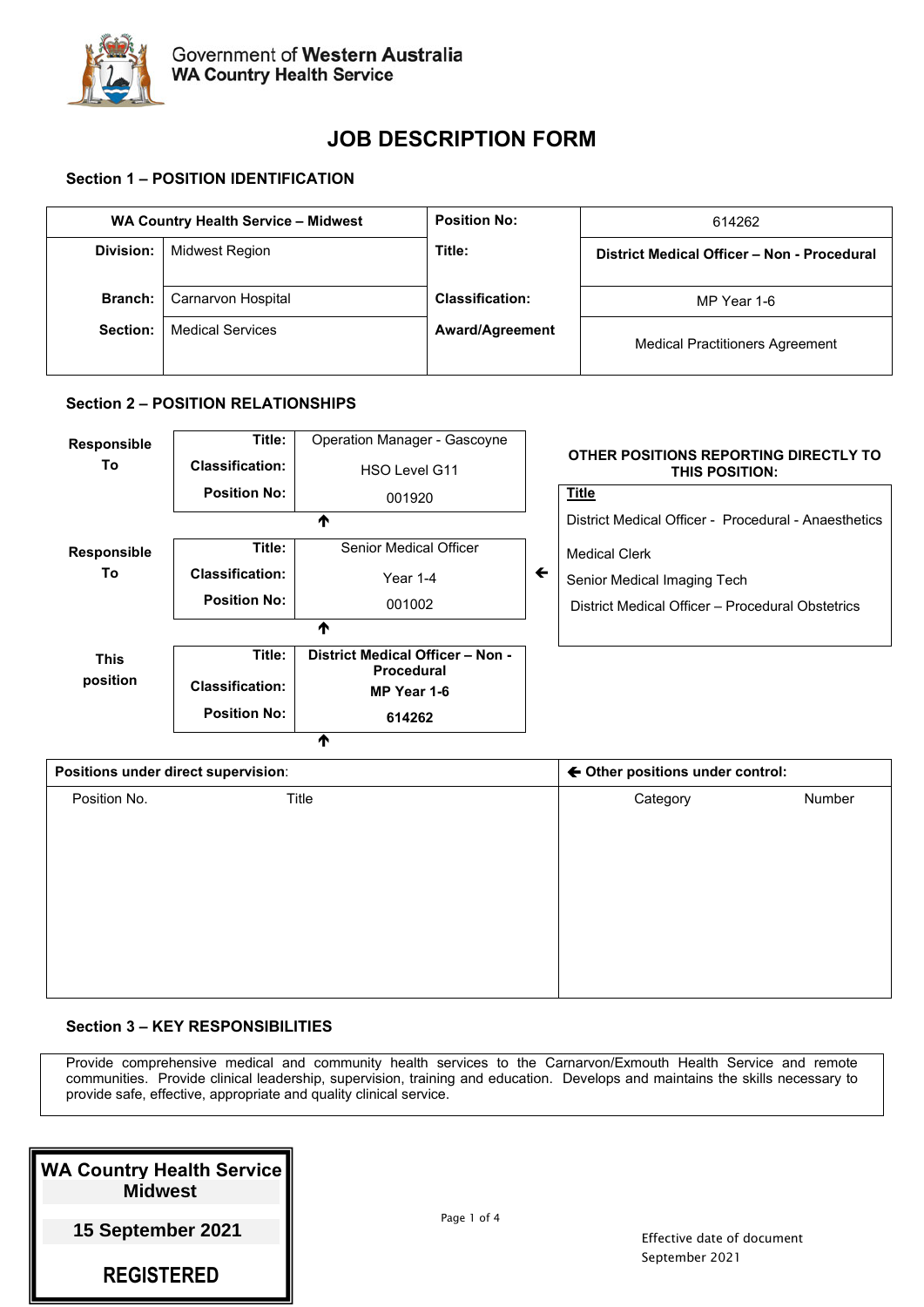| <b>TITLE</b> | District Medical Officer - Non - | <b>POSITION NO</b>    | 614262      |
|--------------|----------------------------------|-----------------------|-------------|
|              | <b>Procedural</b>                | <b>CLASSIFICATION</b> | MP Year 1-6 |



The WA Country Health Service (WACHS) is the largest country health system in Australia and one of the biggest in the world, providing health services to over half a million people, including over 50,000 Aboriginal people, over a vast two and a half million square kilometres area.

WA Country Health Service hospitals handle almost as many births as the State's major maternity hospital – and 40% of the State's emergency presentations. The range of health services provided include acute inpatient and emergency care, population and public health, mental health, Aboriginal health, aged care and includes increasing number of services provided by telehealth video-conferencing.

Our dedicated and committed staff work hard to fulfil our vision of Healthier country communities through partnerships and innovation*,* to deliver health services that support the health and well-being of individuals and communities in rural and remote Western Australia.

# **OUR MISSION**

To deliver and advance high quality care for country WA communities

## **OUR VISION**

To be a global leader in rural and remote healthcare

# **OUR STRATEGIC PRIORITIES**

*Caring for our patients -* Providing safe, patient-centred care, ensuring the needs of our patients are at the core of everything we do

*Addressing disadvantage and inequity -* Delivering focussed and accessible services for those who need it most

*Building healthy, thriving communities* - Supporting country people to be as healthy as they can be and continuing to play our part in the economic and social viability of country communities

*Delivering value and sustainability -* Ensuring that the services we provide are sustainable and we are transparent about our performance

*Enabling our staff* - Supporting our staff to deliver great care, empowering them to learn, grow, innovate and lead *Leading innovation and technology* - Embracing innovation and technology to create a safer, more connected and equitable health system

*Collaborating with our partners* - Partnering to deliver more integrated services that improve patient outcomes and experience, giving consumers more choice and control

# **OUR VALUES**

*Community* – We live and work in country communities. We are invested in the health, wellness and viability of country communities and the vibrancy, diversity and future of country WA.

*Compassion* – We are inclusive, respectful, and considerate. We care deeply about the people in our care and country communities.

*Quality* – We provide safe, high-quality care, constantly striving to innovate, improve and achieve trust in our care. *Integrity* – We bring honesty, collaboration and professionalism to everything that we do.

*Equity* – We are passionate about fairness in healthcare for all Western Australians, especially the most vulnerable and disadvantaged people and communities.

*Curiosity* – We continually enquire and seek to understand, using the best evidence, insight and research to improve care.

| <b>WA Country Health Service</b> |                |  |
|----------------------------------|----------------|--|
|                                  | <b>Midwest</b> |  |

**15 September 2021** 

**REGISTERED**

Page 2 of 4

Effective date of document September 2021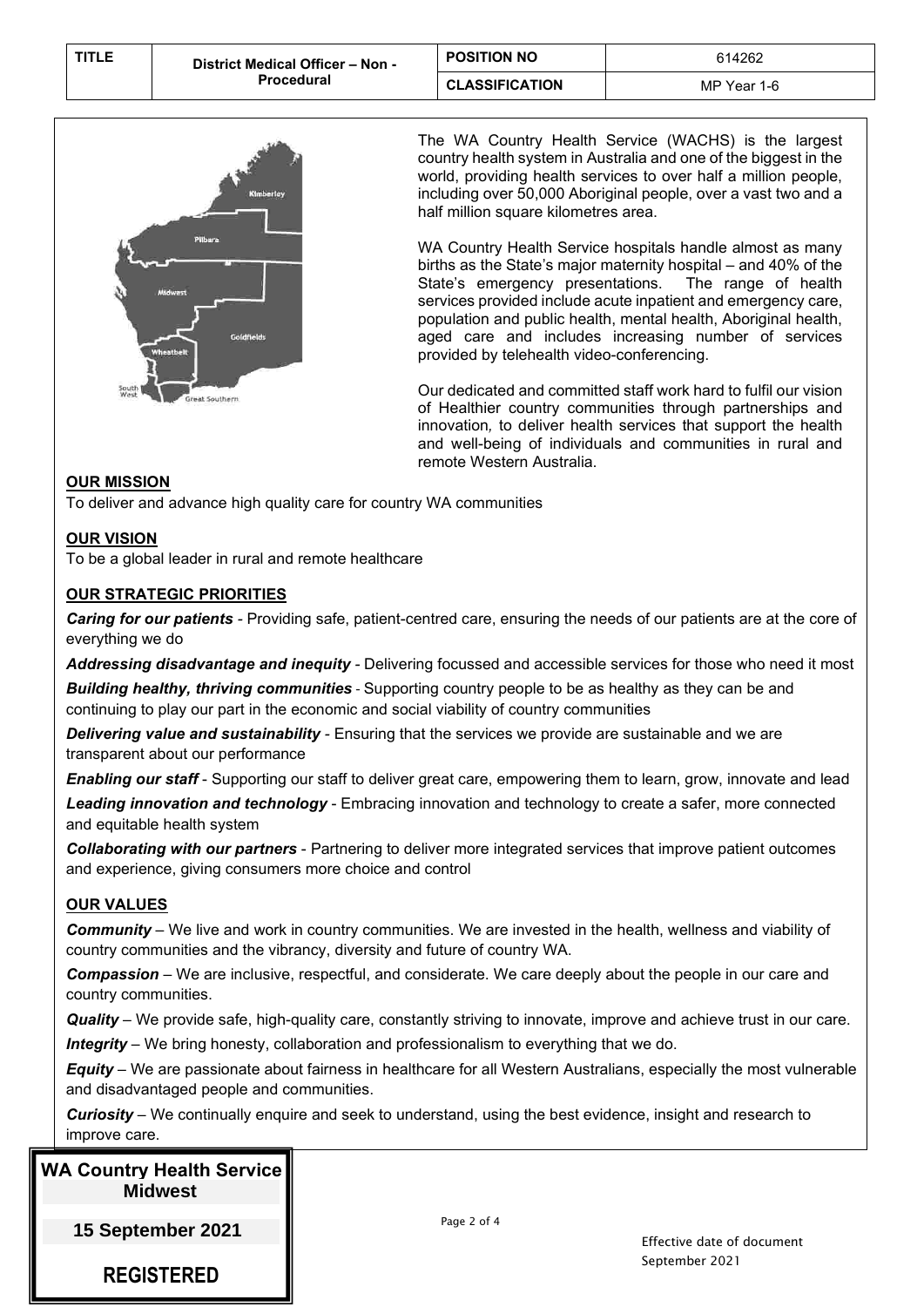| <b>TITLE</b> | District Medical Officer - Non - | <b>POSITION NO</b>    | 614262      |
|--------------|----------------------------------|-----------------------|-------------|
|              | Procedural                       | <b>CLASSIFICATION</b> | MP Year 1-6 |

#### **Section 4 – STATEMENT OF DUTIES**

| <b>Duty No</b>                                                                                                                                                                                                                                                                                                                                            | <b>Details</b>                                                                                                                                                                                                                                          | Freq | % |  |
|-----------------------------------------------------------------------------------------------------------------------------------------------------------------------------------------------------------------------------------------------------------------------------------------------------------------------------------------------------------|---------------------------------------------------------------------------------------------------------------------------------------------------------------------------------------------------------------------------------------------------------|------|---|--|
| 1.0                                                                                                                                                                                                                                                                                                                                                       | <b>CLINICAL DUTIES</b>                                                                                                                                                                                                                                  |      |   |  |
| 1.1<br>1.2                                                                                                                                                                                                                                                                                                                                                | Performs screening assessment, treatment and referral of patients/clients in accordance with<br>WACHS Midwest policy procedure, protocols and site instructions.<br>Provides clinical services in a culturally appropriate and sensitive manner.        |      |   |  |
| 1.3                                                                                                                                                                                                                                                                                                                                                       | Provides emergency services at Exmouth and Carnarvon Hospitals commensurate with level of<br>skills and experience.                                                                                                                                     |      |   |  |
| 1.4                                                                                                                                                                                                                                                                                                                                                       | Provides general outpatient and General Practitioner service at Carnarvon / Exmouth Hospitals.                                                                                                                                                          |      |   |  |
| 1.5<br>1.6                                                                                                                                                                                                                                                                                                                                                | Manages the care of patients admitted to Carnarvon / Exmouth Hospitals Health Service, consulting<br>with specialist Medical Practitioners as appropriate.<br>Provides an on-call service to Carnarvon / Exmouth Hospitals for inpatients and emergency |      |   |  |
| 1.7                                                                                                                                                                                                                                                                                                                                                       | department, including nights and weekends.<br>Provides a visiting medical service in remote area clinics.                                                                                                                                               |      |   |  |
|                                                                                                                                                                                                                                                                                                                                                           | Supports Nursing, Allied Health staff and Aboriginal Health Workers in delivery of health care.                                                                                                                                                         |      |   |  |
| 1.8                                                                                                                                                                                                                                                                                                                                                       | Supervises undergraduate and postgraduate medical staff as required.                                                                                                                                                                                    |      |   |  |
| 1.9<br>2.0                                                                                                                                                                                                                                                                                                                                                | Ensures timely and legible completion of documentation including discharge summaries and<br>medication orders.<br><b>ADMINISTRATIVE DUTIES</b>                                                                                                          |      |   |  |
| 2.1                                                                                                                                                                                                                                                                                                                                                       | Communicates and works collaboratively with the SMO and Nursing staff to ensure a<br>multidisciplinary approach to patient care.                                                                                                                        |      |   |  |
| 2.2                                                                                                                                                                                                                                                                                                                                                       | Attends to medico legal issues including completion of reports that arise, concerning patients that<br>have been under their care.                                                                                                                      |      |   |  |
| 2.3                                                                                                                                                                                                                                                                                                                                                       | Ensures completion of AIMS incident notification for clinical incidents and provides advice to SMO<br>about these.                                                                                                                                      |      |   |  |
| 2.4<br>2.5                                                                                                                                                                                                                                                                                                                                                | Advises SMO about complaints received and provide timely response to those pertaining to<br>themselves.                                                                                                                                                 |      |   |  |
| 2.6                                                                                                                                                                                                                                                                                                                                                       | Reports notifiable diseases promptly to Midwest Population Health Unit.                                                                                                                                                                                 |      |   |  |
| 2.7                                                                                                                                                                                                                                                                                                                                                       | Reports to SMO any identified clinical and corporate risks including local environmental hazards.                                                                                                                                                       |      |   |  |
| 2.8                                                                                                                                                                                                                                                                                                                                                       | Ensures adherence to WACHS Kimberley Corporate policies and procedures and participates in<br>review of these as required by Senior Medical Officer.<br>Participates in performance development sessions conducted by SMO and provides current          |      |   |  |
| 2.9                                                                                                                                                                                                                                                                                                                                                       | evidence of college CME.<br><b>QUALITY IMPROVEMENT</b>                                                                                                                                                                                                  |      |   |  |
| 2.10                                                                                                                                                                                                                                                                                                                                                      | Participates in peer review and morbidity/mortality processes including attending meetings as<br>rostered.                                                                                                                                              |      |   |  |
| 2.11                                                                                                                                                                                                                                                                                                                                                      | Participates in quality improvement activities at Carnarvon / Exmouth Hospitals as required.                                                                                                                                                            |      |   |  |
| 2.12                                                                                                                                                                                                                                                                                                                                                      | Conducts clinical audit and patient medical record audit as required.                                                                                                                                                                                   |      |   |  |
| 2.13                                                                                                                                                                                                                                                                                                                                                      | Participates in the ACHS Accreditation process.                                                                                                                                                                                                         |      |   |  |
| 3.0                                                                                                                                                                                                                                                                                                                                                       | <b>EDUCATION</b>                                                                                                                                                                                                                                        |      |   |  |
| 3.1                                                                                                                                                                                                                                                                                                                                                       | Attends mandatory education sessions as required by WACHS Midwest as outlined in Orientation<br>information.                                                                                                                                            |      |   |  |
| 3.2                                                                                                                                                                                                                                                                                                                                                       | Ensures regular attendance at ALS, APLS, EMST training courses as required.                                                                                                                                                                             |      |   |  |
| 3.3                                                                                                                                                                                                                                                                                                                                                       | Identifies education needs and prioritises self-learning activities to maintain skills commensurate<br>with role, professional development requirements and fulfilment of Health Department of WA<br>strategy, priorities and programmes.               |      |   |  |
| 3.4<br>4.0                                                                                                                                                                                                                                                                                                                                                | Provides regular formal and informal teaching for undergraduate and postgraduate Medical, Nursing,<br>Allied Health, Environmental Health staff and Aboriginal Health Workers and colleagues.<br><b>OTHER</b>                                           |      |   |  |
| 4.1                                                                                                                                                                                                                                                                                                                                                       | Other duties as directed by line manager or their delegate.                                                                                                                                                                                             |      |   |  |
|                                                                                                                                                                                                                                                                                                                                                           | The occupant of this position will be expected to comply with and demonstrate a positive commitment to the WACHS                                                                                                                                        |      |   |  |
| values and the highest achievement in demonstrating positive commitment to Equal Employment Opportunity,<br>Occupational Safety & Health, Public Sector Standards, Code of Conduct, Code of Ethics, Quality Improvement,<br>Performance Management, Customer Focus, Disability Services Act and Confidentiality throughout the course of their<br>duties. |                                                                                                                                                                                                                                                         |      |   |  |

| <b>WA Country Health Service</b> |  |
|----------------------------------|--|
| <b>Midwest</b>                   |  |

**15 September 2021** 

**REGISTERED**